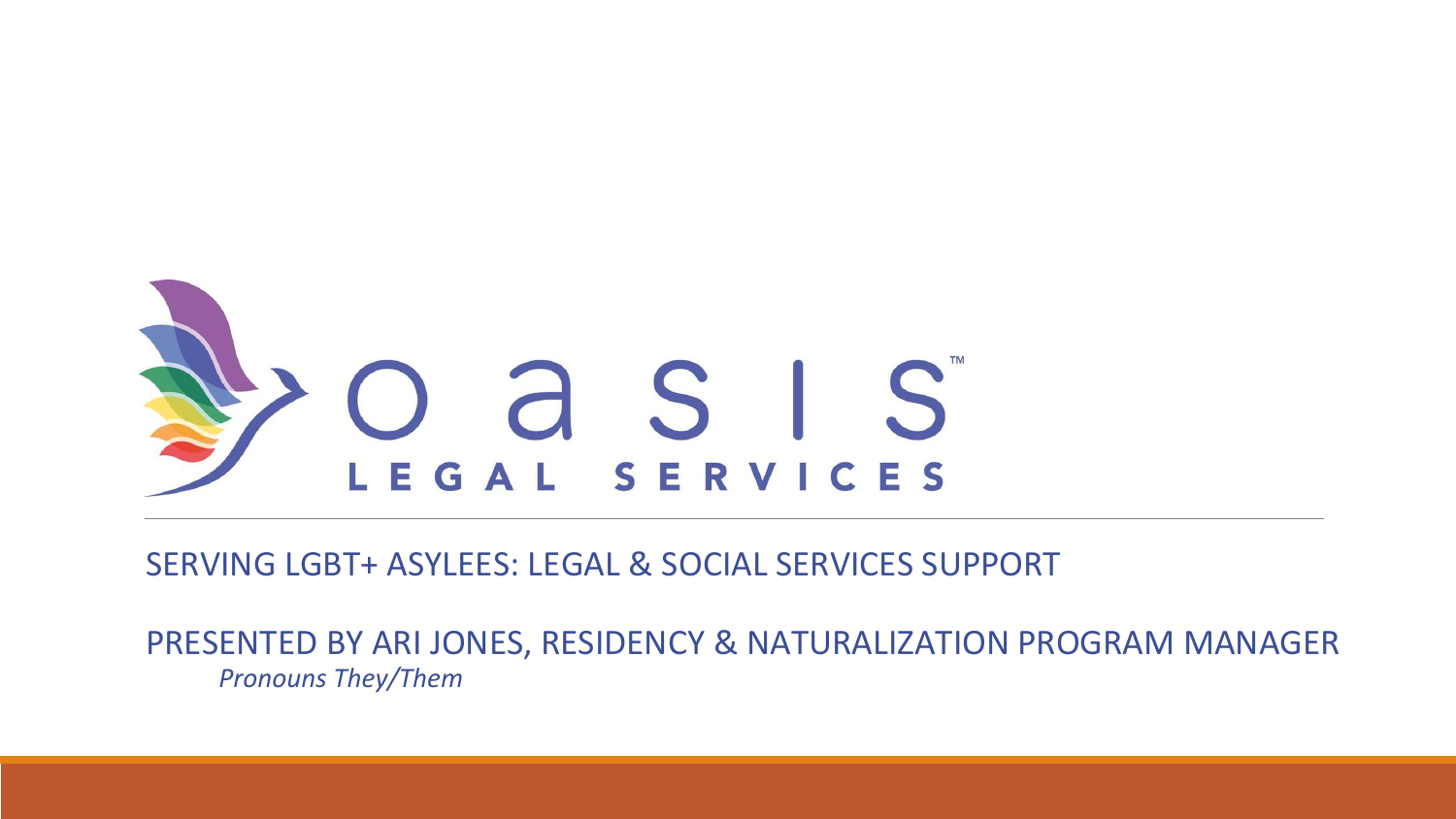

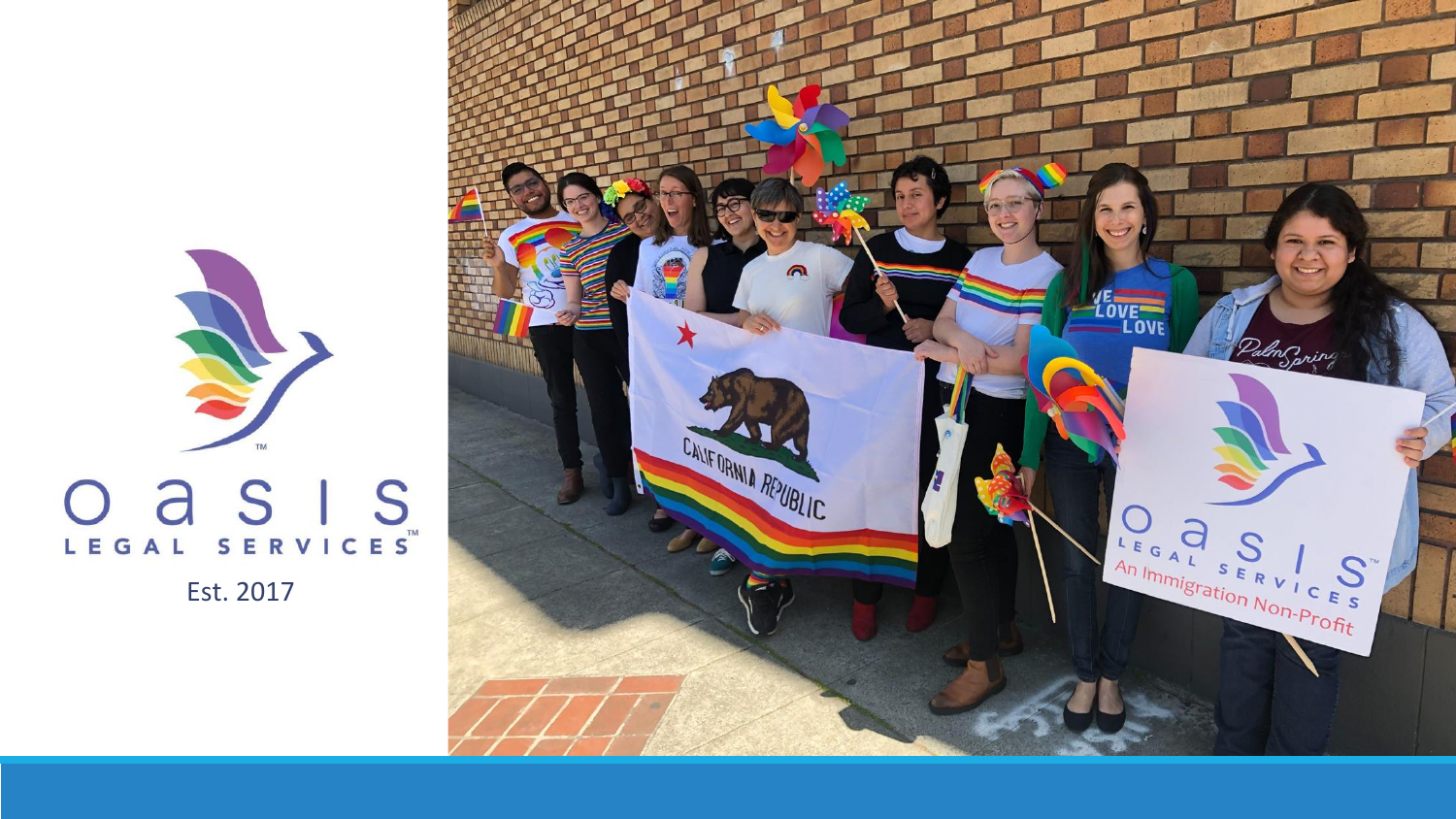## Oasis Legal Services: An Introduction

- **Our mission:** Oasis Legal Services proudly provides quality legal immigration services to under-represented low-income groups with a focus on LGBT+ communities. By acknowledging, respecting, and honoring their struggles, we empower immigrants so that dignity grows and integrity blooms.
- We are a nonprofit 501(c)(3)organization providing comprehensive legal services to assist LGBTQIA+ immigrants:
	- Screening for immigration relief
	- Affirmative asylum & VAWA applications
	- Residency (limited to LGBTQ asylees)
	- Citizenship (limited to LGBTQ asylees)
	- Family petitions (limited to existing clients)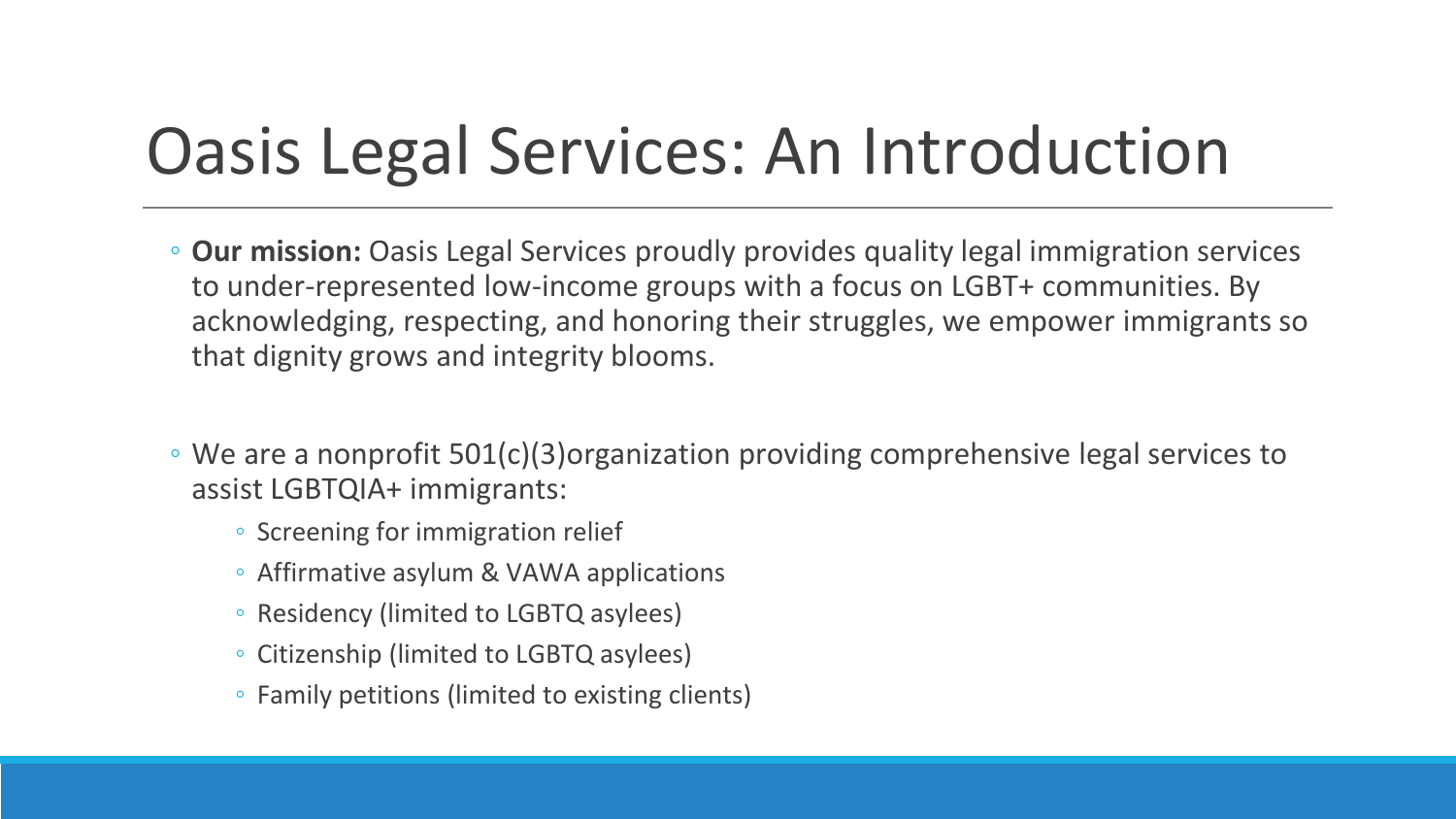### Limited Case Management



**The Process:** Milestone Meetings Surveys Resource Gathering Referrals Follow up

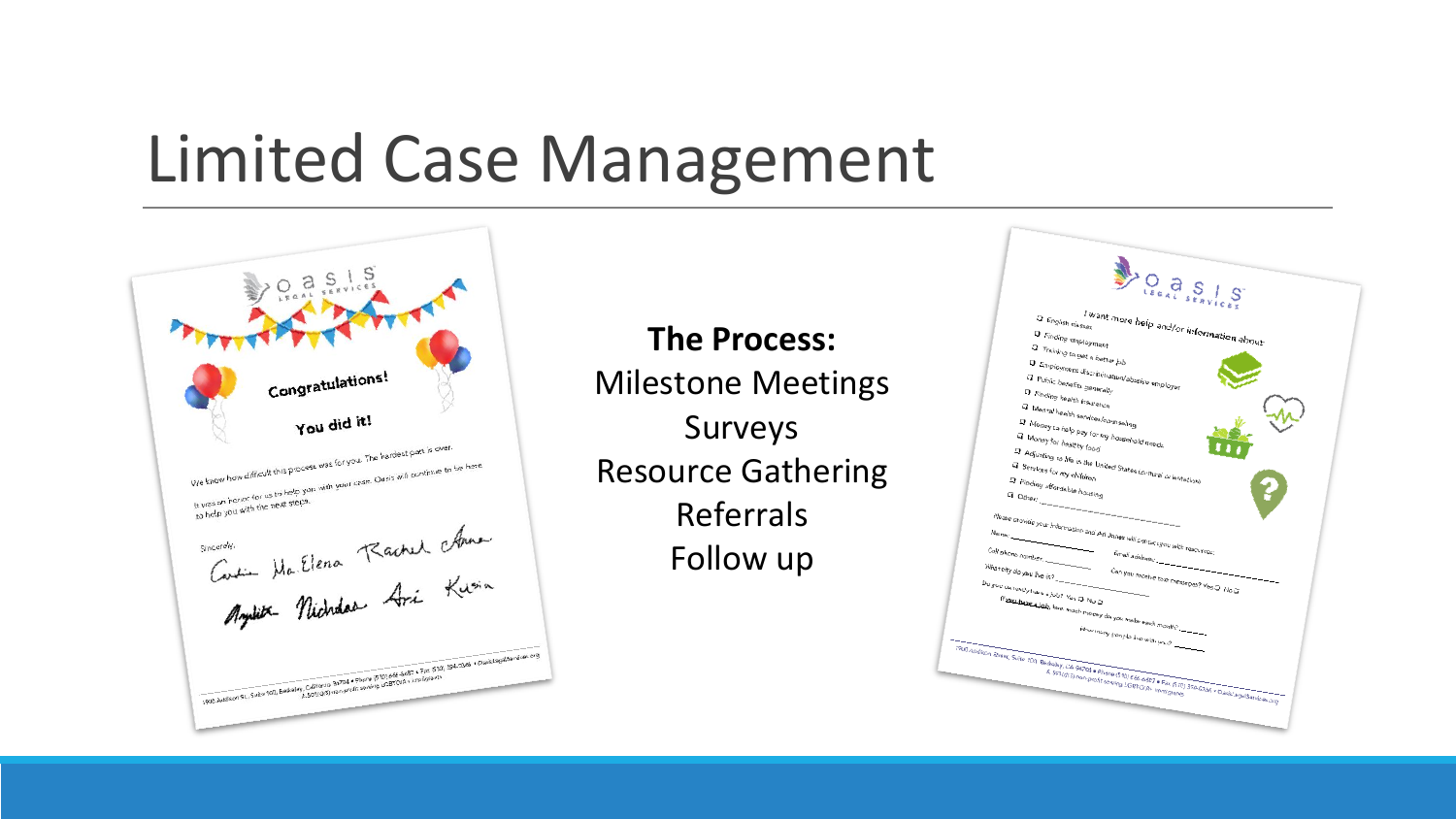## Our Clients

- Approximately 10,000 undocumented LGBT+ people living in the Bay Area
- Living anywhere served by the San Francisco Asylum Office
- Speak English, Spanish, and Portuguese
- Countries of Origin —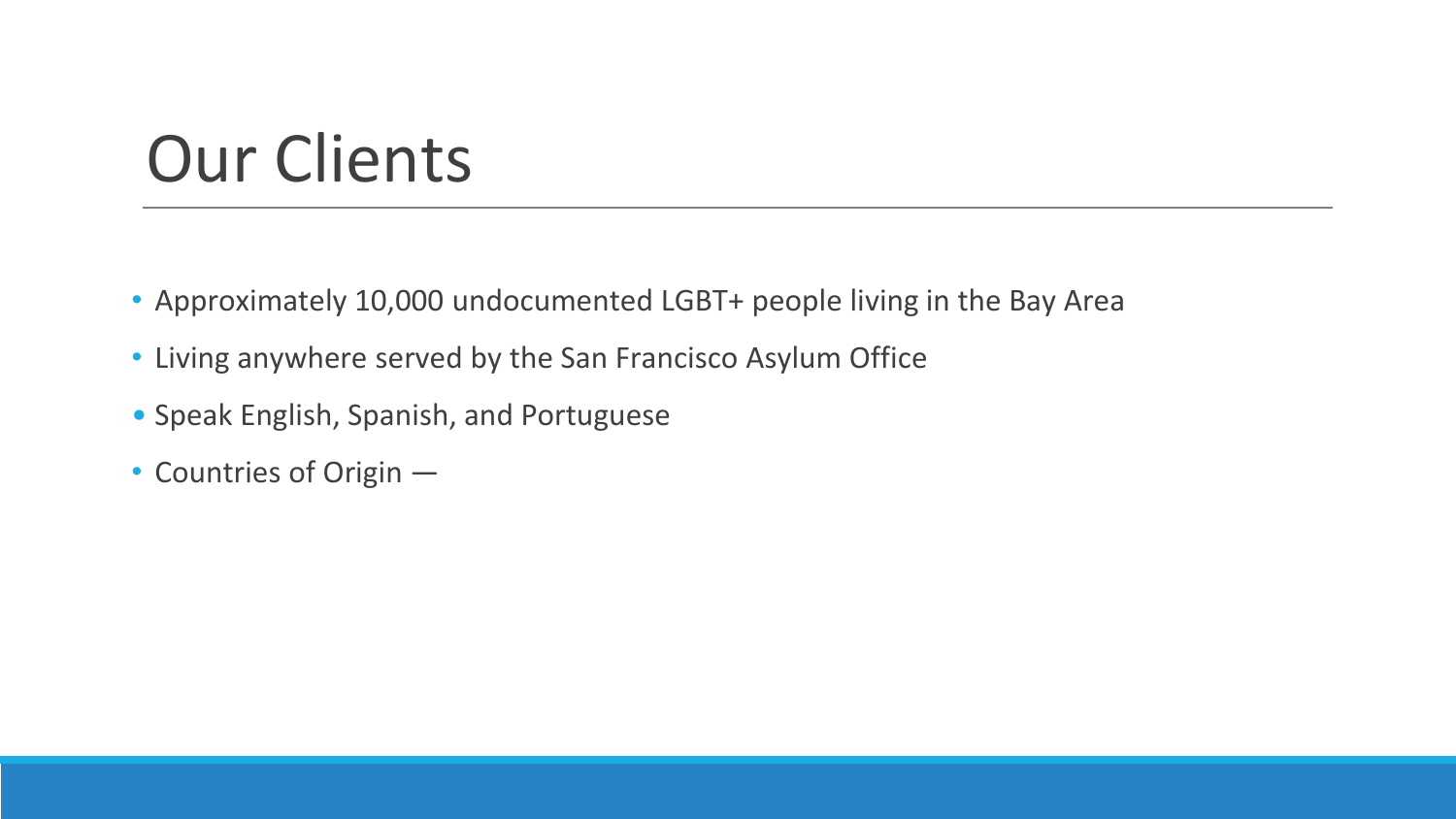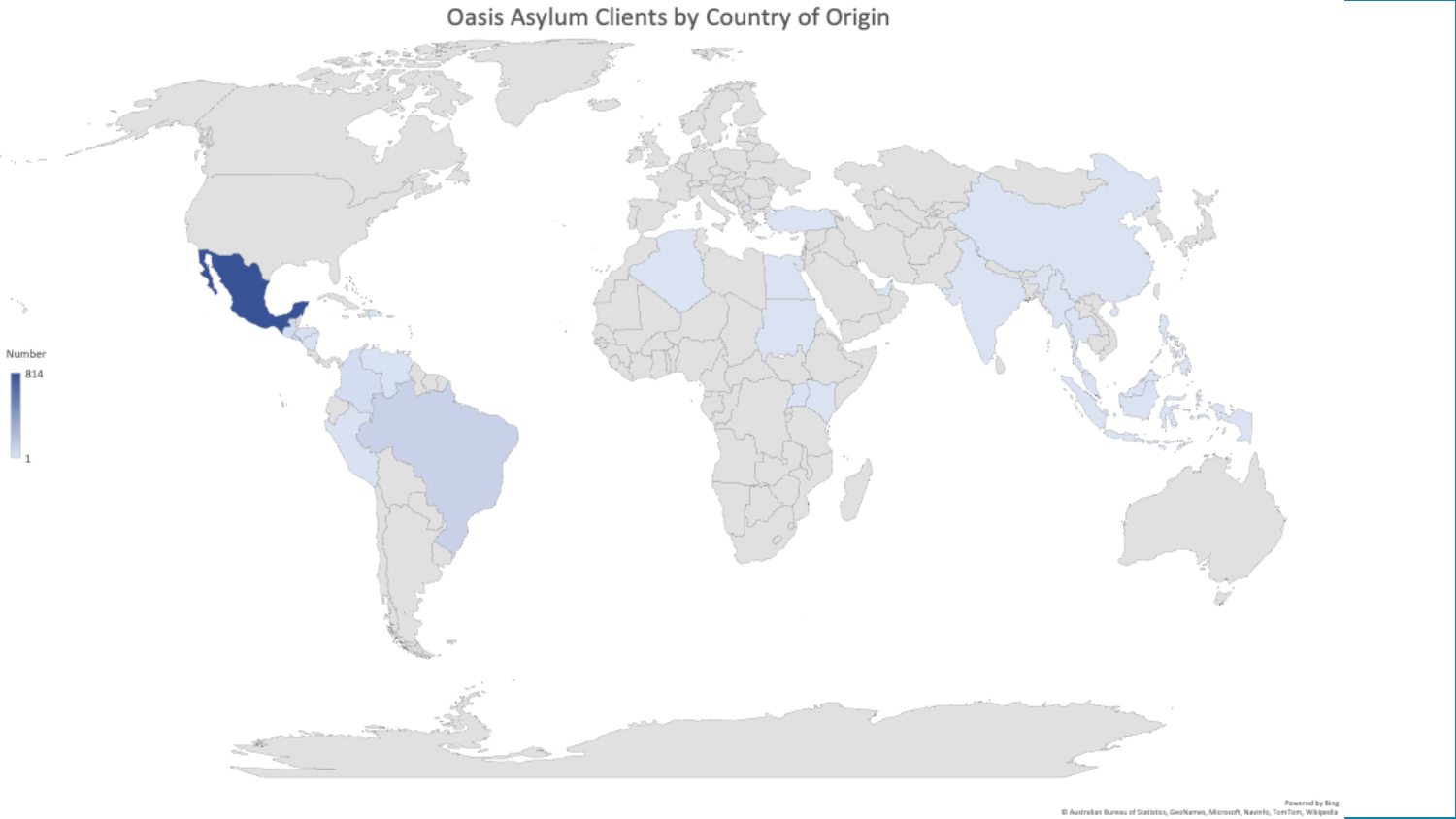# Clients' County of Residence

• Current and former clients are currently living in 11 states & 45 counties

#### • **Top 10 counties of residence:**

- 1. Santa Clara 18%
- 2. Alameda 18%
- 3. San Francisco 11%
- 4. Contra Costa 11%
- 5. San Mateo 8%
- 6. Sacramento 5%
- 7. Fresno 4%
- 8. Sonoma 3%
- 9. Stanislaus 3%
- 10. Tied at 2%: San Joaquin, Solano, and Monterey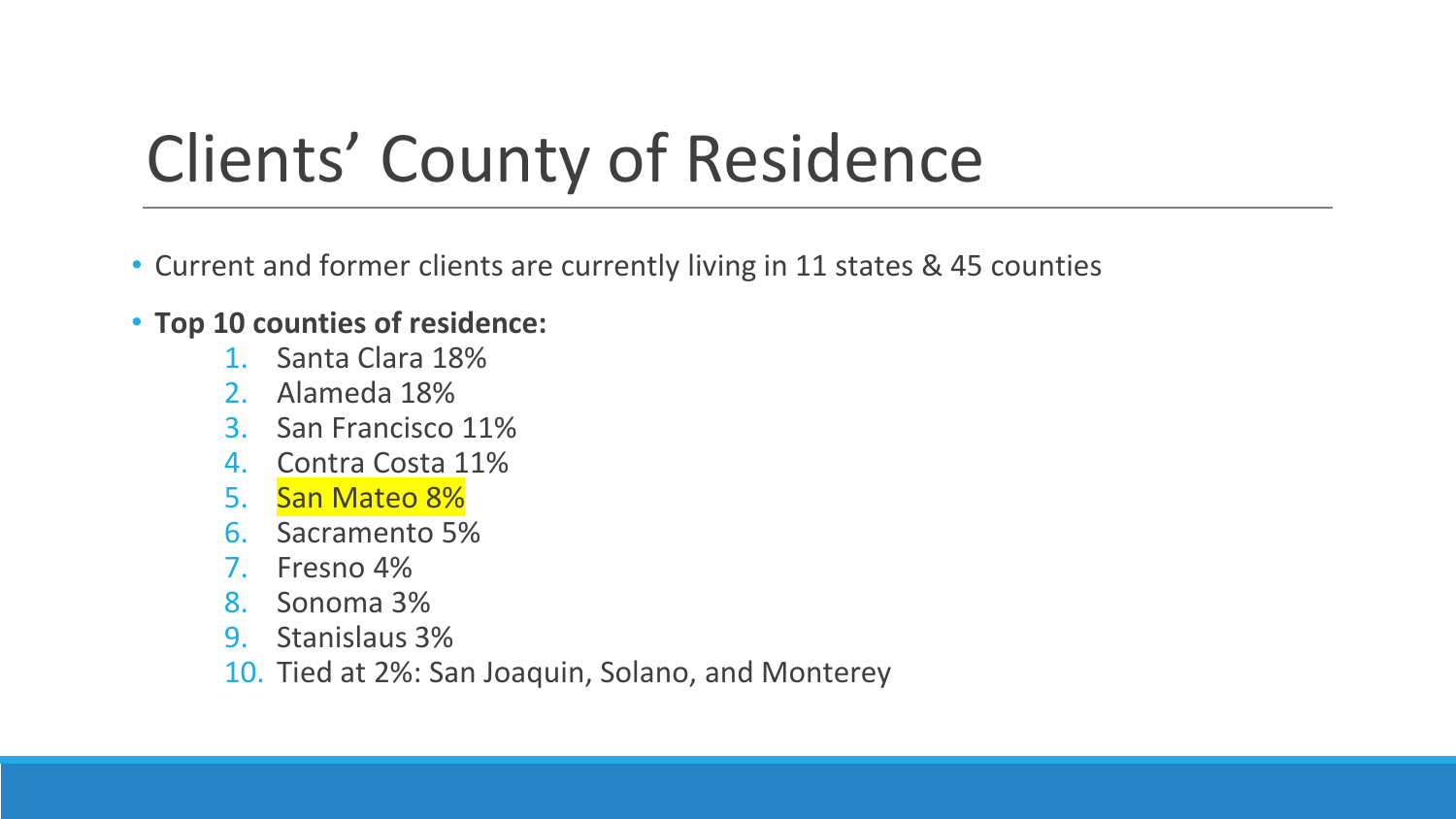### Program Accomplishments







Served over 700 clients in 2021 (121 new asylum cases)

Won 108 residency & 48 naturalization cases 99% success rate for asylum cases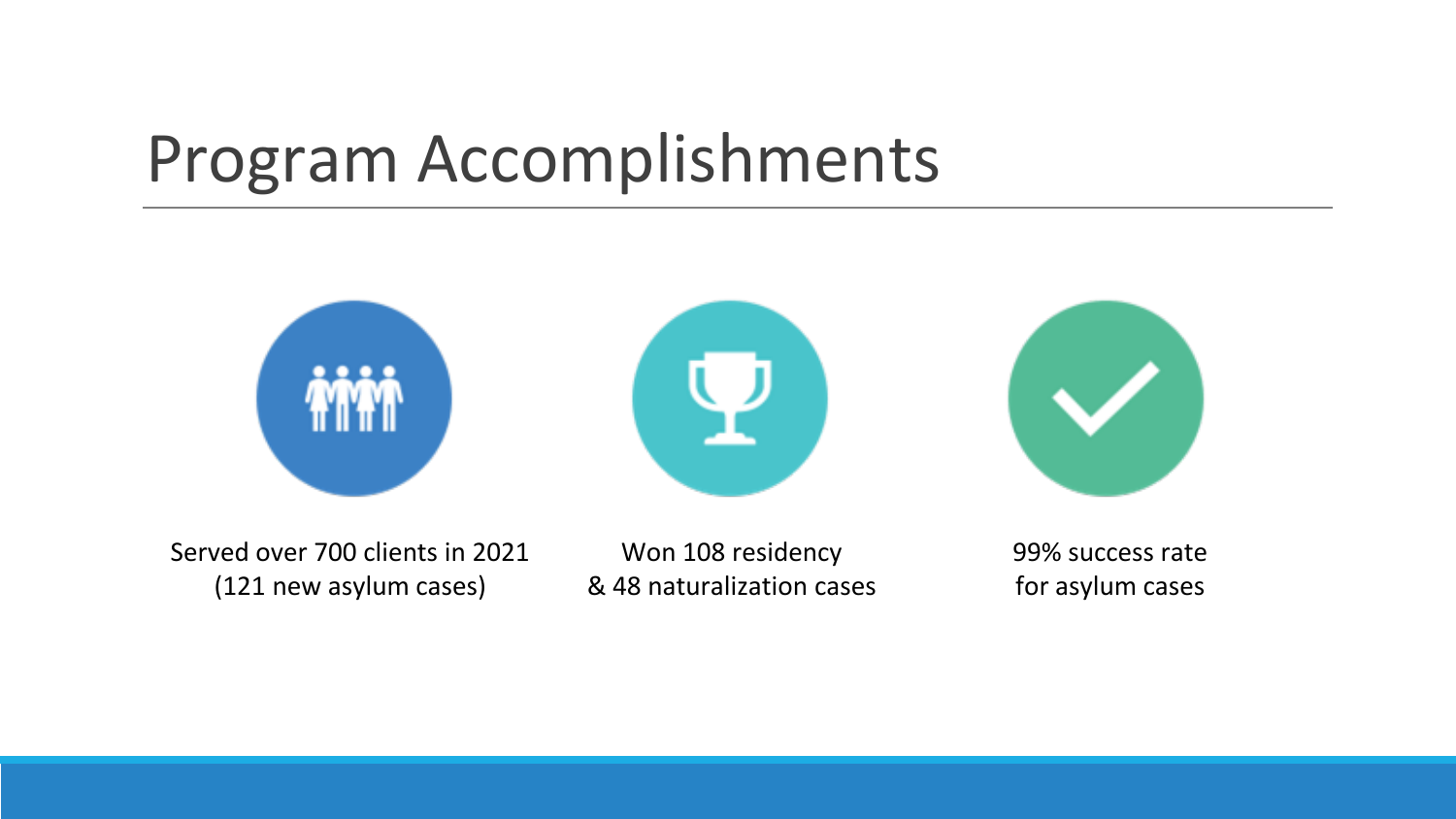# LGBT+ Case Management

WHY OASIS FOCUSES ON LGBT+ ASYLEES?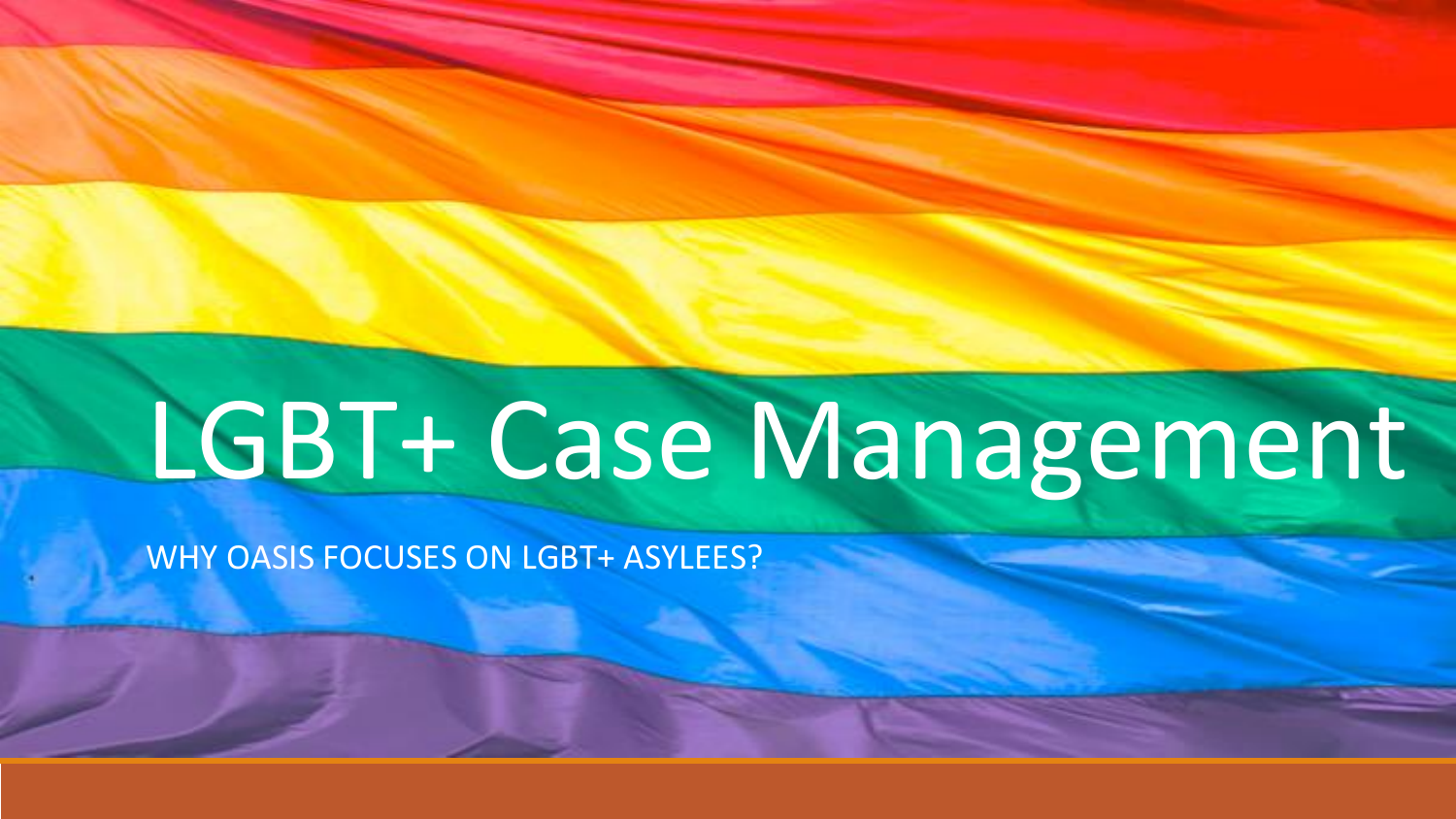## Barriers for LGBT+ Asylees

Legal Issues

 $\triangleright$  One-year-bar

 $\triangleright$  Proving sexual orientation and/or gender identity



#### **Social Issues**

- $\triangleright$  Isolation from immigrant community
- $\triangleright$  Past and ongoing trauma

#### **Mental Health Issues**

- $\triangleright$  PTSD, anxiety, depression
- $\triangleright$  Telling story is retraumatizing
- $\triangleright$  Difficulty trusting authority & seeking help

#### $\triangleright$  Difficulty self-affirming or coming out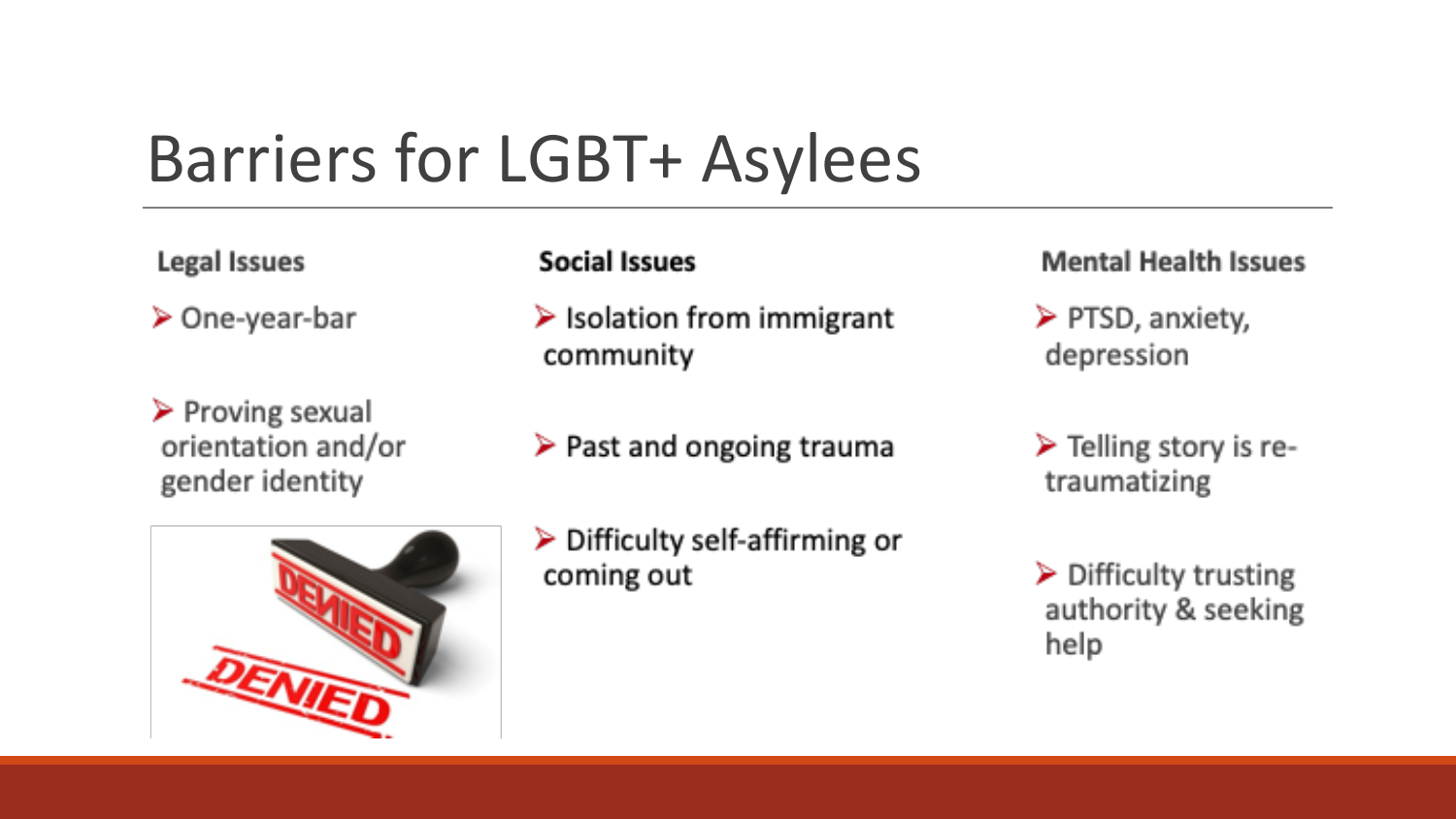### Primary Needs

WHAT ARE CLIENTS REQUESTING HELP WITH? Support for Job Training/Job Search

Accessing English Classes

Signing up for Health Insurance

Enrolling in Public Assistance

Finding Affordable Housing

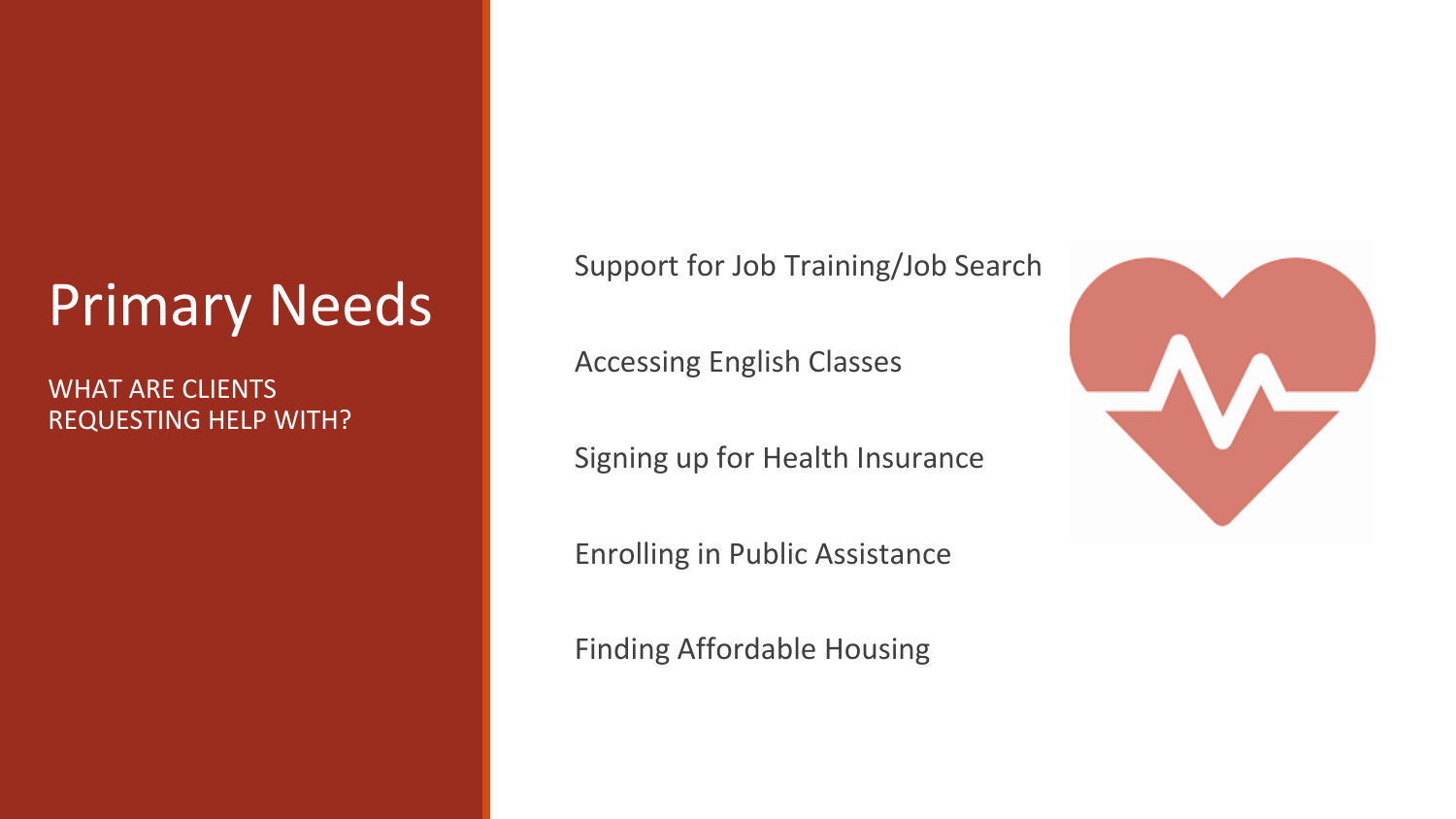# Referrals accepted

CURRENT CAPACITY & REFERRAL PROCESS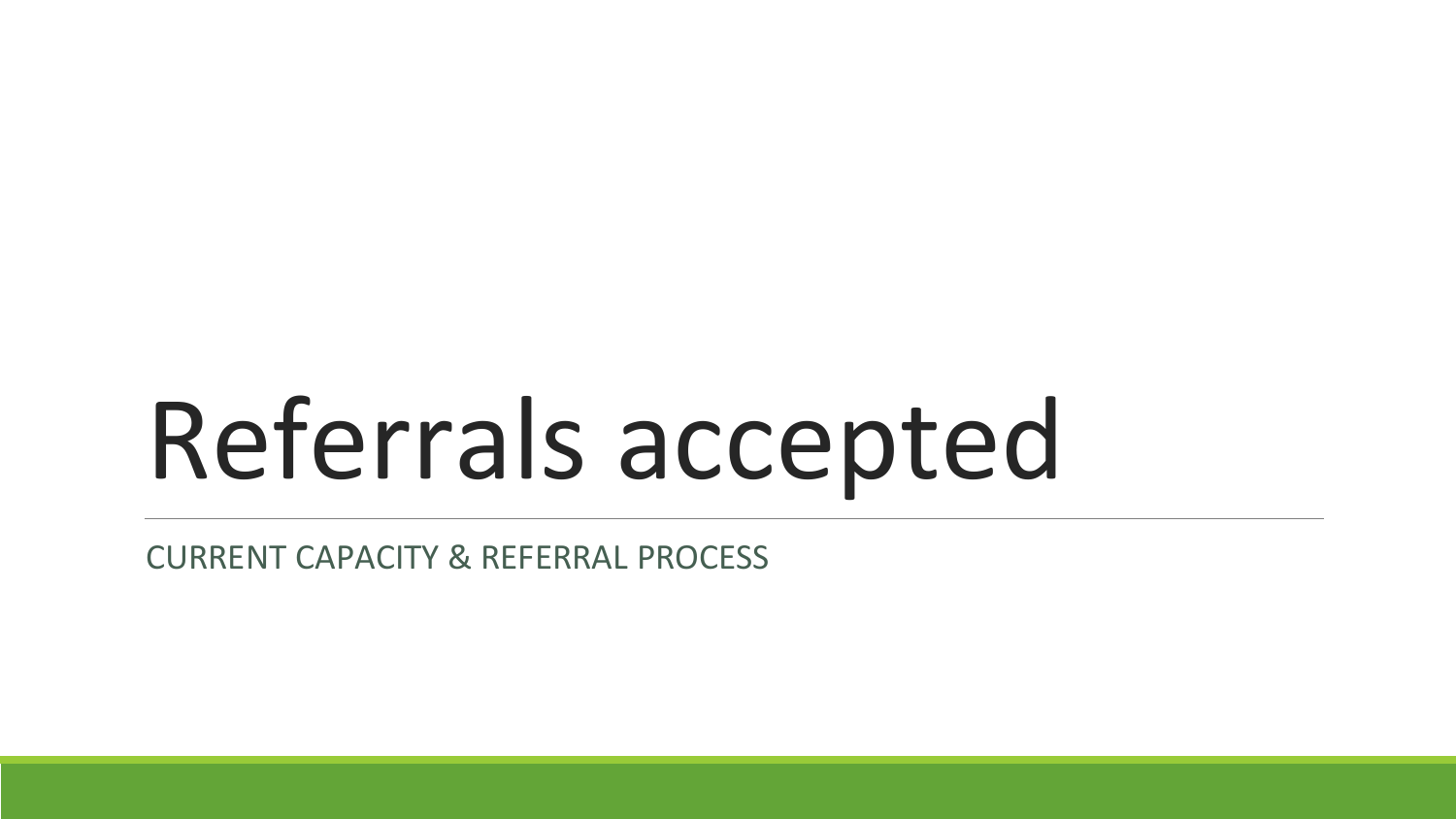## Cases accepted generally

General requirements:

- Client is LGBTQ+
- Not currently in removal proceedings
- Lives within jurisdiction of San Francisco Asylum Office

Special Legal Issues:

- Not previously deported
- Did not just exceed one year within the U.S. since last entry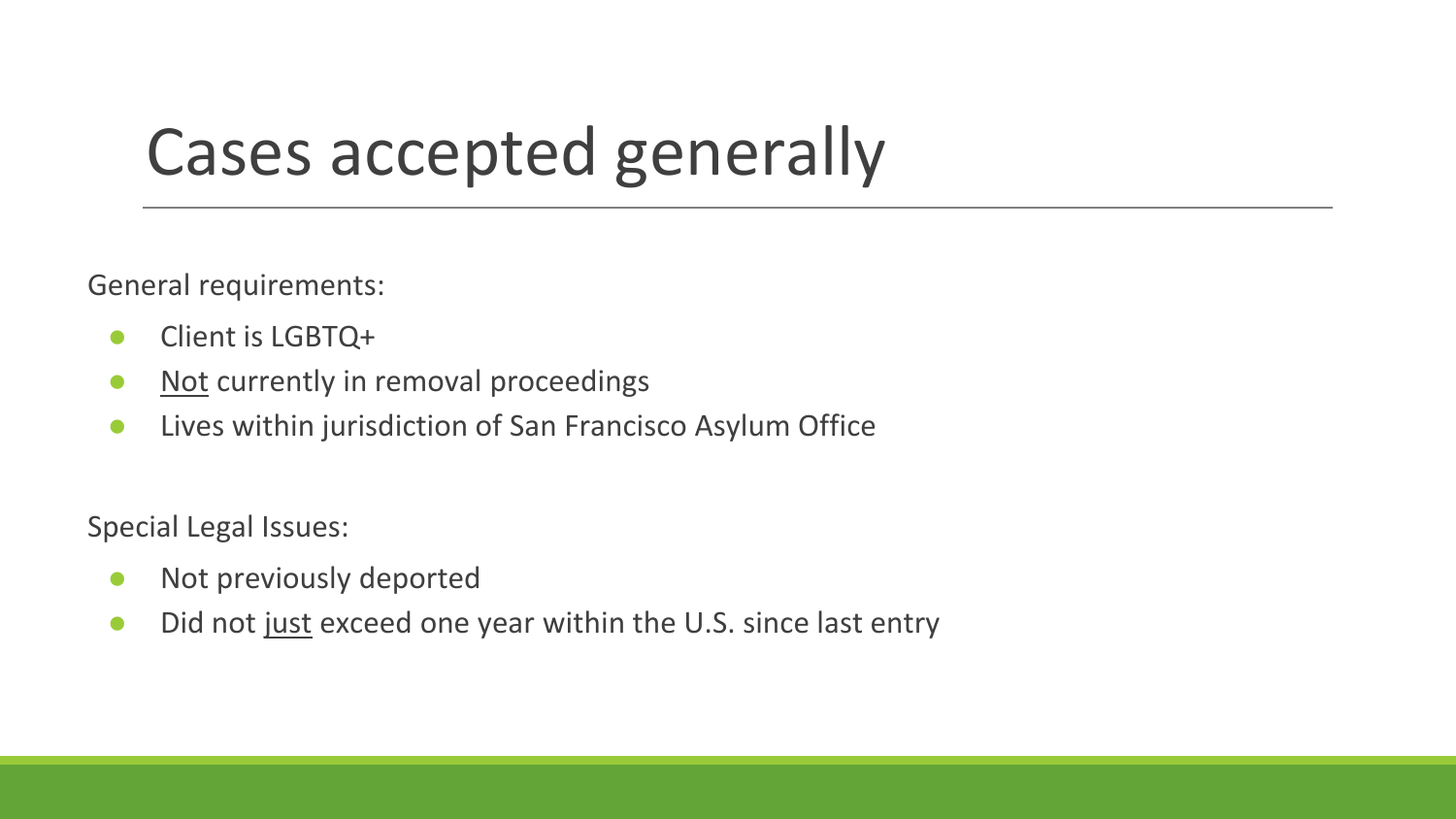### Grants for free asylum representation

- Residents of Santa Clara County
- Applicants who are HIV+
- California residents making 200% of Federal Poverty Level (limited availability)

**Note:** We do received funding to provide free representation for SMC residents, but no one will be turned away for inability to pay.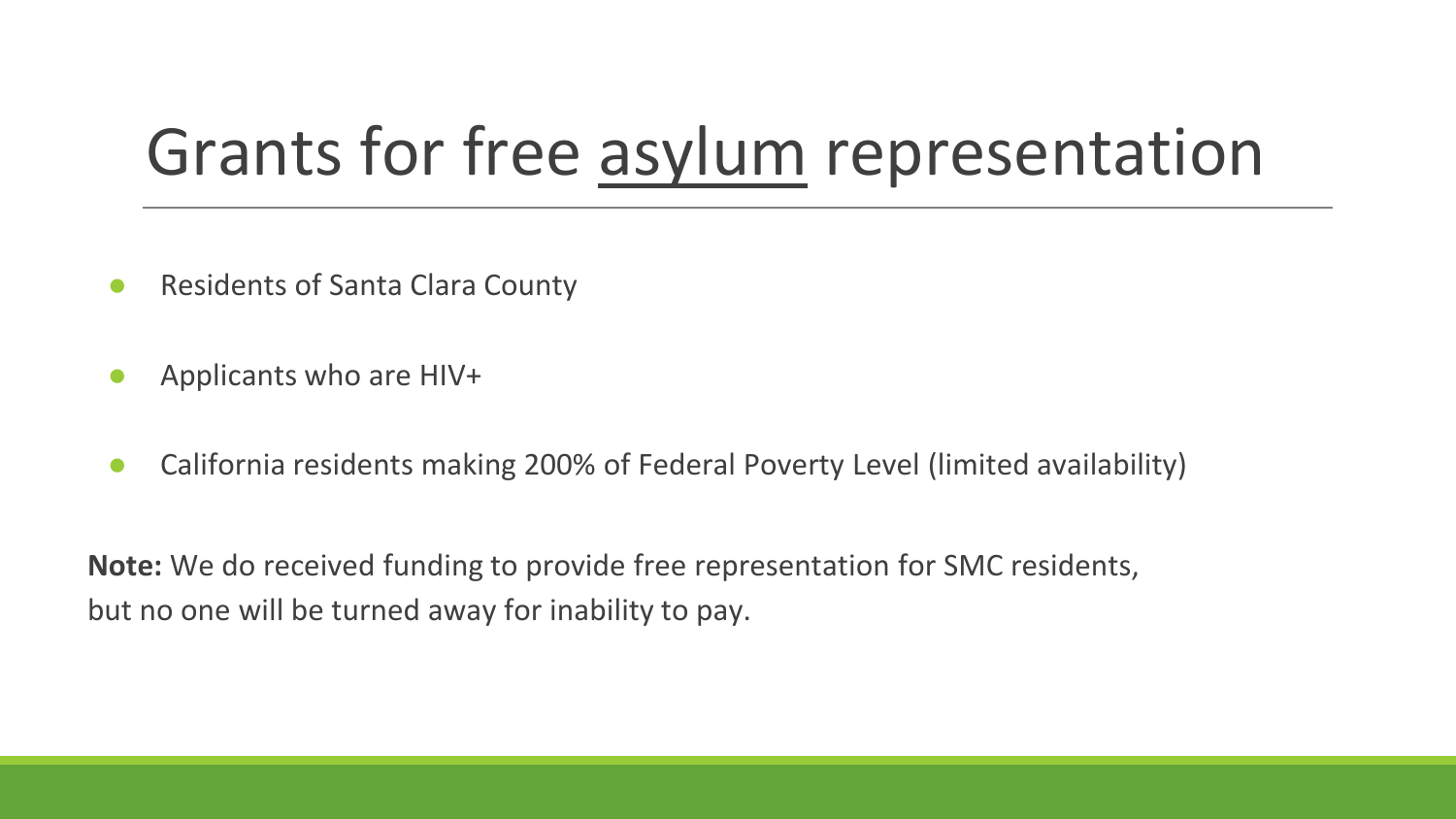### Referral process

- Call 510-666-6687
- Email [legal@oasislegalservices.org](mailto:legal@oasislegalservices.org)
- Fill out "Get Help" form on our website:
	- English: <https://www.oasislegalservices.org/get-help>
	- Spanish:<https://www.oasislegalservices.org/obtenga-ayuda>